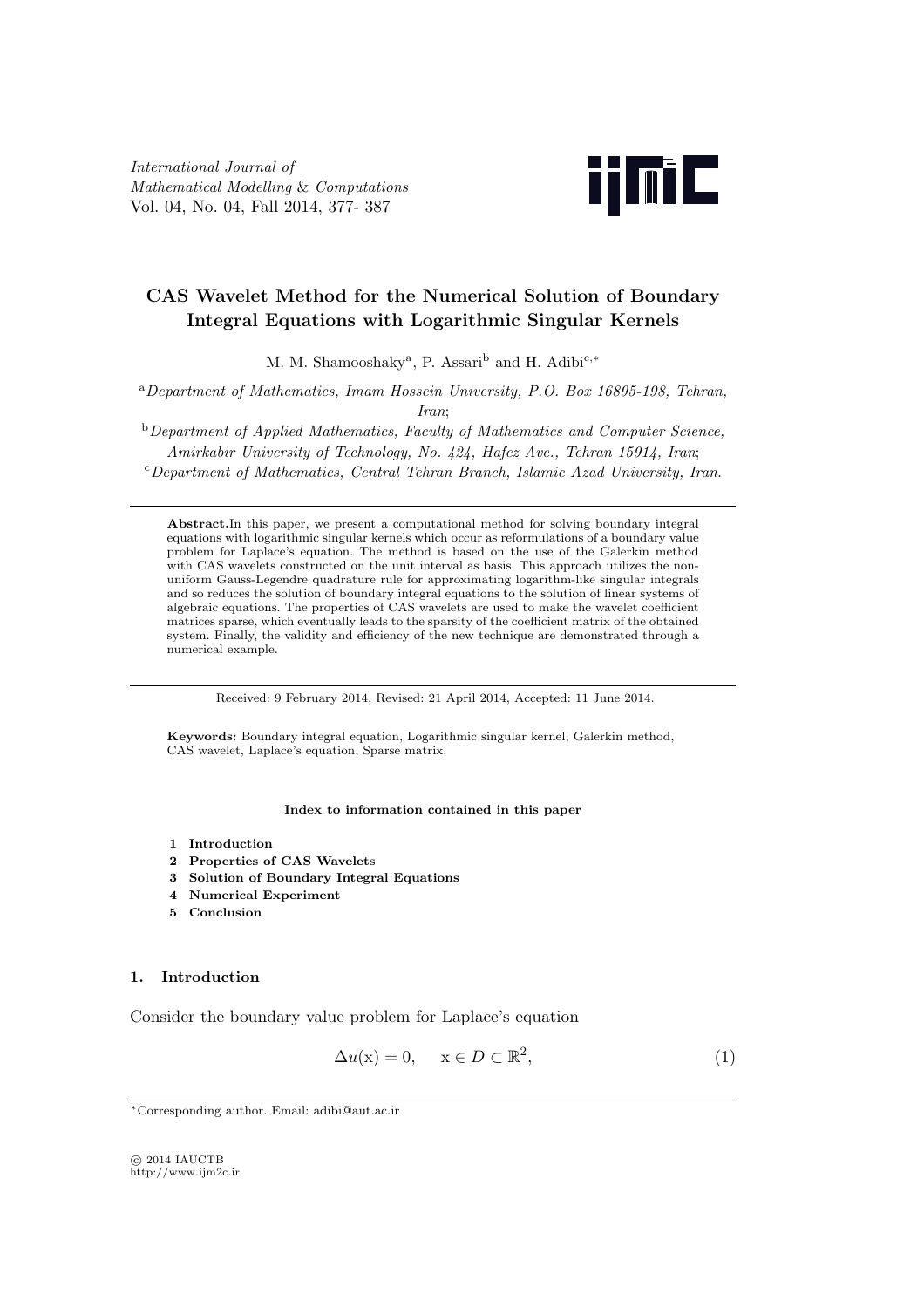with linear Robin boundary condition

$$
\frac{\partial u(\mathbf{x})}{\partial n_{\mathbf{x}}} + p(\mathbf{x})u(\mathbf{x}) = g(\mathbf{x}), \quad \mathbf{x} \in \partial D,
$$
 (2)

where  $D$  is a bounded, open, simply connected region in the plane,  $n_x$  is the outward unit normal on  $\partial D$ ,  $p(x)$  and  $q(x)$  are given functions on  $\partial D$  with  $p(x) \geq 0$  but  $p \not\equiv 0$  and  $u(x)$  is the unknown function to be determined [6].

Using Green's formula, we can represent the solution  $u(x) \in C^1(\bar{D}) \cap C^2(D)$ , for every  $x \in D$ , by [11]

$$
u(\mathbf{x}) = \frac{1}{2\pi} \int_{\partial D} u(\mathbf{y}) \left( p(\mathbf{y}) \ln|\mathbf{x} - \mathbf{y}| - g(\mathbf{y}) \ln|\mathbf{x} - \mathbf{y}| + \frac{\partial \ln|\mathbf{x} - \mathbf{y}|}{\partial n_{\mathbf{y}}} \right) \mathrm{d}s_{\mathbf{y}}.
$$
 (3)

The boundary condition of *u*(x) on *∂D* satisfies the boundary integral equation of the second kind

$$
u(\mathbf{x}) - \frac{1}{\pi} \int_{\partial D} u(\mathbf{y}) \left( p(\mathbf{y}) \ln |\mathbf{x} - \mathbf{y}| + \frac{\partial \ln |\mathbf{x} - \mathbf{y}|}{\partial n_{\mathbf{y}}} \right) \mathrm{d}s_{\mathbf{y}} = -\frac{1}{\pi} \int_{\partial D} g(\mathbf{y}) \ln |\mathbf{x} - \mathbf{y}| \mathrm{d}s_{\mathbf{y}},\tag{4}
$$

for every  $x \in \partial D$ . Let the boundary  $\partial D$  be a smooth simple closed curve with a twice continuously differentiable [6] and parameterized by

$$
\mathbf{r}(t) = (\xi(t), \eta(t)), \quad 0 \leq t \leq 1,
$$
\n<sup>(5)</sup>

with  $r \in C^2[0,1]$  and  $|r'(t)| \neq 0$ . We also assume the parametrization traverses *∂D* in a counter-clockwise direction. Introduce the interior unit normal n(*t*) that is orthogonal to the curve *∂D* at r(*t*):

$$
n(t) = \frac{(-\eta'(t), \xi'(t))}{\sqrt{\xi'(t)^2 + \eta'(t)^2}},
$$
\n(6)

and thus we obtain the following quantities

$$
ds_y = \sqrt{\xi'(t)^2 + \eta'(t)^2} ds,\tag{7}
$$

and

$$
\frac{\partial \ln |x - y|}{\partial n_y} = \begin{cases} \frac{-\eta'(s)[\xi(t) - xi(s)] + \xi'(s)[\eta(t) - \eta(s)]}{\sqrt{\xi'(s)^2 + \eta'(s)^2}([\xi(t) - \xi(s)]^2 + [\eta(t) - \eta(s)]^2)}, & s \neq t, \\ \frac{-\eta'(t)\xi''(t) + \xi'(t)\eta''(t)}{2\sqrt{\xi'(s)^2 + \eta'(s)^2}(\xi'(t)^2 + \eta'(t)^2)}, & s = t. \end{cases} (8)
$$

Using these representations and multiplying in (4) by  $-\pi$ , then (4) can be written as

$$
-\pi u(t) + \int_0^1 K(t,s)u(s)ds = f(t), \quad 0 \le t \le 1,
$$
 (9)

or in the operator form

$$
(-\pi + \mathcal{K})u = f,\tag{10}
$$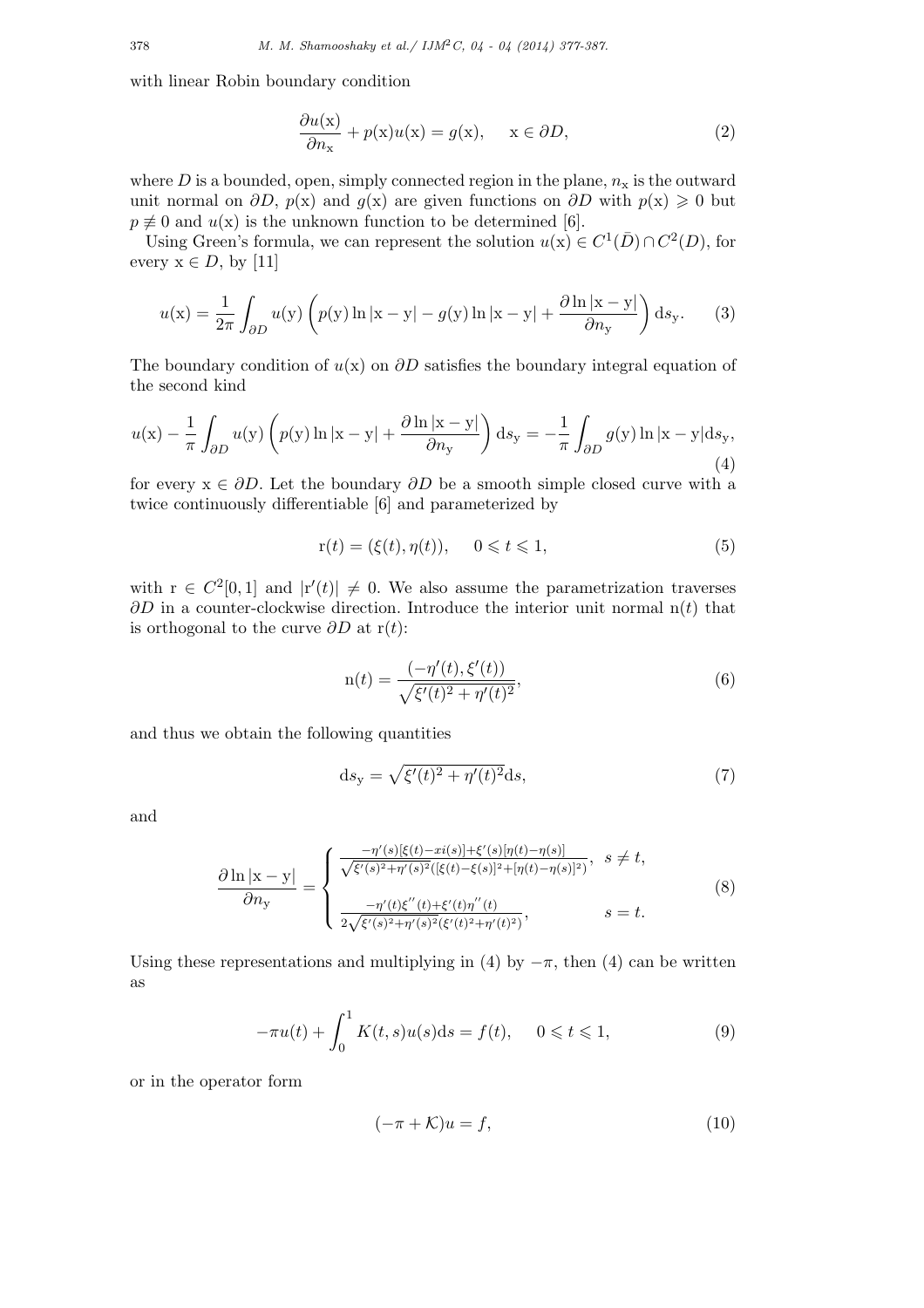where

$$
K(t,s) = p(r(s))\sqrt{\xi'(s)^2 + \eta'(s)^2} \ln|r(t) - r(s)| + q(t,s),
$$
\n(11)

with

$$
q(t,s) = \begin{cases} \frac{-\eta'(s)[\xi(t) - xi(s)] + \xi'(s)[\eta(t) - \eta(s)]}{[\xi(t) - \xi(s)]^2 + [\eta(t) - \eta(s)]^2}, & s \neq t, \\ \frac{-\eta'(t)\xi''(t) + \xi'(t)\eta''(t)}{2(\xi'(t)^2 + \eta'(t)^2)}, & s = t, \end{cases}
$$
(12)

and

$$
f(t) = \int_0^1 g(r(s))\sqrt{\xi'(s)^2 + \eta'(s)^2} \ln|r(t) - r(s)|ds.
$$
 (13)

Note that in the weakly singular integral equation (9), we have used  $u(t) \equiv u(r(t))$ for simplicity in notation.

It is well-known that integral equations are one of the significant topics in computational mathematics and a large number of papers have presented many numerical methods for solving them [4, 17, 19, 21]. In recent years, several simple and accurate methods based on orthogonal basic functions, including wavelets, have been used to approximate the solution of integral and integro-differential equations [2, 9, 12, 20]. The main advantage of using orthogonal basis is that it reduces the problem into solving a system of algebraic equations. Overall, there are so many different families of orthogonal functions which can be used in this method so that it is sometimes difficult to select the most suitable one. Since 1991, wavelet technique has been applied to solve integral equations. Wavelets, as very well localized functions, are considerably useful for solving integral equations and provide accurate solutions. Also, the wavelet technique allows the creation of very fast algorithms when compared with the algorithms ordinarily used [5].

Several methods have been proposed for solving the Fredholm integral equation of the second kind with logarithmic singular kernel. Discrete Petrov-Galerkin methods [8] and iterated fast multiscale Galerkin methods [16] have been applied to solve Fredholm integral equations of the second kind with weakly singular kernels. Pedas and Vainikko [18] used the piecewise polynomial collocation method to solve weakly singular integral equations. In [7], a numerical solution of Fredholm integral equations of the second kind with weakly singular kernels by using the hybrid collocation method is studied. Daubechies interval wavelet [22], Legendre wavelet [1, 5] and trigonometric Hermit wavelet [13] are used to give a numerical solution of weakly singular integral equations.

The main purpose of this article is to present a numerical method for solving the weakly singular integral equation (9) by using CAS wavelets. The properties of CAS wavelets are used to convert (9) into a linear system of algebraic equations. We will notice that this wavelet make the wavelet coefficient matrices sparse and accordingly leads to the sparsity of the coefficient matrix of the final system and provide accurate solutions.

The outline of the paper is as follows: In Section 2, we review some properties of CAS wavelets and approximate the one variable function  $f(x)$  and also the kernel function  $K(x, y)$  by these wavelets. Section 3 is devoted to present a computational method for solving the integral equation (9) utilizing CAS wavelets. A numerical example is given in Section 4. Finally, we conclude the article in Section 5.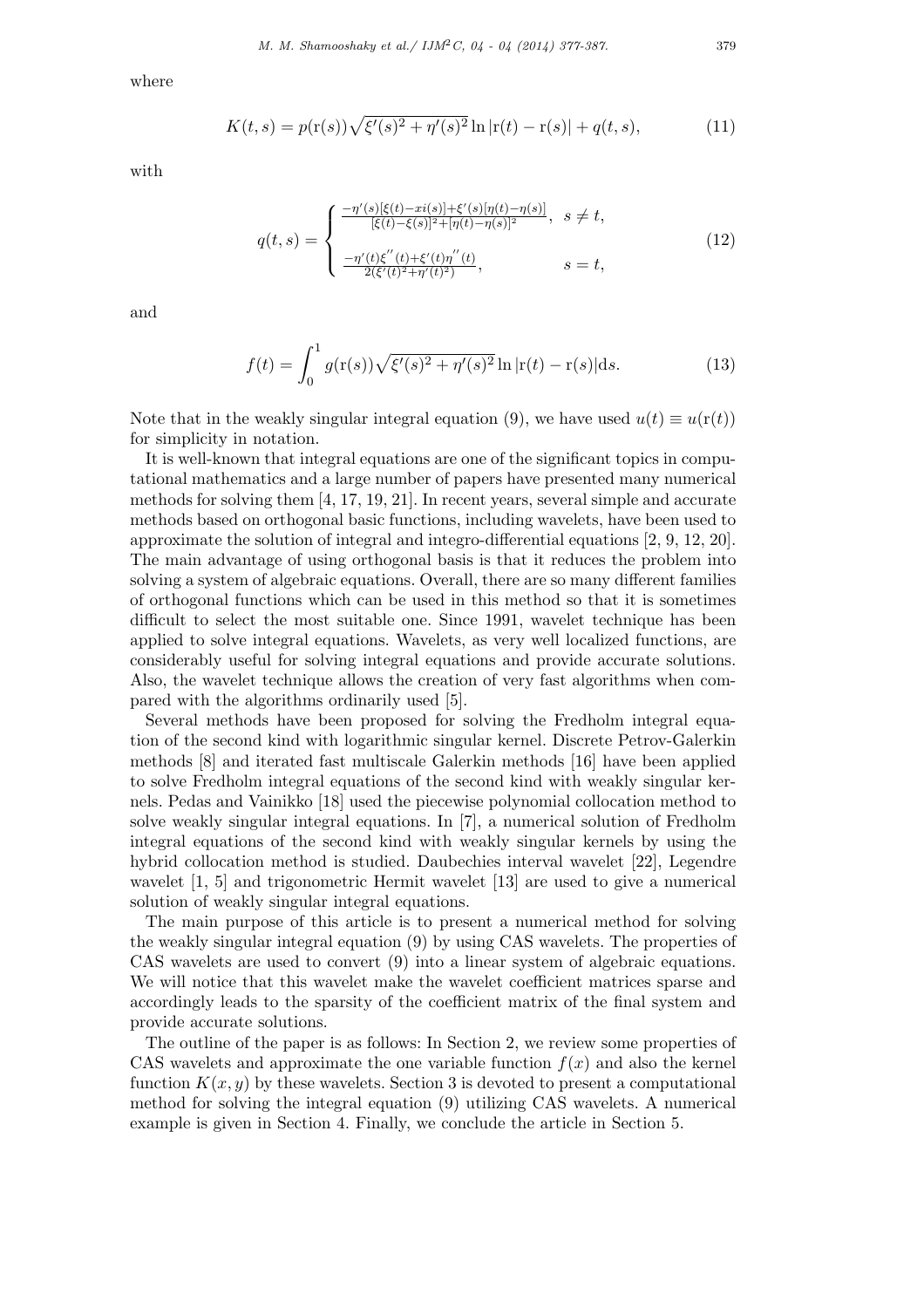## **2. Properties of CAS Wavelets**

## **2.1** *CAS Wavelets*

Wavelets consist of a family of functions constructed from dilation and translation of a single function called the mother wavelet. When the dilation parameter *a* and the translation parameter *b* vary continuously, we have the following family of continuous wavelets [10]

$$
\psi_{a,b}(t) = |a|^{\frac{-1}{2}} \psi(\frac{t-b}{a}), \qquad a, b \in \mathbb{R}, a \neq 0.
$$
 (14)

If we restrict the parameters *a* and *b* to discrete values  $a = a_0^{-k}$ ,  $b = nb_0a_0^{-k}$ ,  $a_0 > 1, b_0 > 0$  where *n* and *k* are positive integers, then we have the following family of discrete wavelets

$$
\psi_{k,n}(t) = |a_0|^{\frac{k}{2}} \psi(a_0^k t - nb_0),\tag{15}
$$

where  $\psi_{k,n}(t)$  form a wavelet basis for  $L^2(\mathbb{R})$ . In particular, when  $a_0 = 2, b_0 = 1$ then  $\psi_{k,n}(t)$  forms an orthonormal basis [10, 23].

The CAS wavelets,  $\psi_{nm}(t) = \psi(k, n, m, t)$  have four arguments;  $n = 1, 2, ..., 2^k$ , *k* is any non-negative integer, *m* is any integer and *t* is the normalized time. The orthonormal CAS wavelets are defined on the interval [0*,* 1) by [1, 23]

$$
\psi_{nm}(t) = \begin{cases} 2^{k/2} \text{CAS}_m(2^k t - n + 1), & \frac{n-1}{2^k} \leq t < \frac{n}{2^k}, \\ 0, & \text{otherwise}, \end{cases} \tag{16}
$$

where

$$
CAS_m(t) = \cos(2m\pi t) + \sin(2m\pi t). \tag{17}
$$

*Remark 1* Note that for  $m = 0$ , the CAS wavelets have the following form [14]

$$
\psi_{n0}(t) = 2^{k/2} B_n(t) = 2^{k/2} \begin{cases} 1, & \frac{n-1}{2^k} \leqslant t < \frac{n}{2^k}, \\ 0, & \text{otherwise}, \end{cases} \tag{18}
$$

where  ${B_n(t)}_{n=1}^{\infty}$  are a basis set that are called the block pulse functions (BPFs) over [0*,* 1).

#### **2.2** *Function Approximation*

A function  $f(x) \in L^2[0,1]$  may be expanded as

$$
f(x) = \sum_{n=1}^{\infty} \sum_{m \in \mathbb{Z}} c_{nm} \psi_{nm}(x),
$$
\n(19)

where

$$
c_{nm} = \langle f(x), \psi_{nm}(x) \rangle = \int_0^1 f(x)\psi_{nm}(x)dx, \tag{20}
$$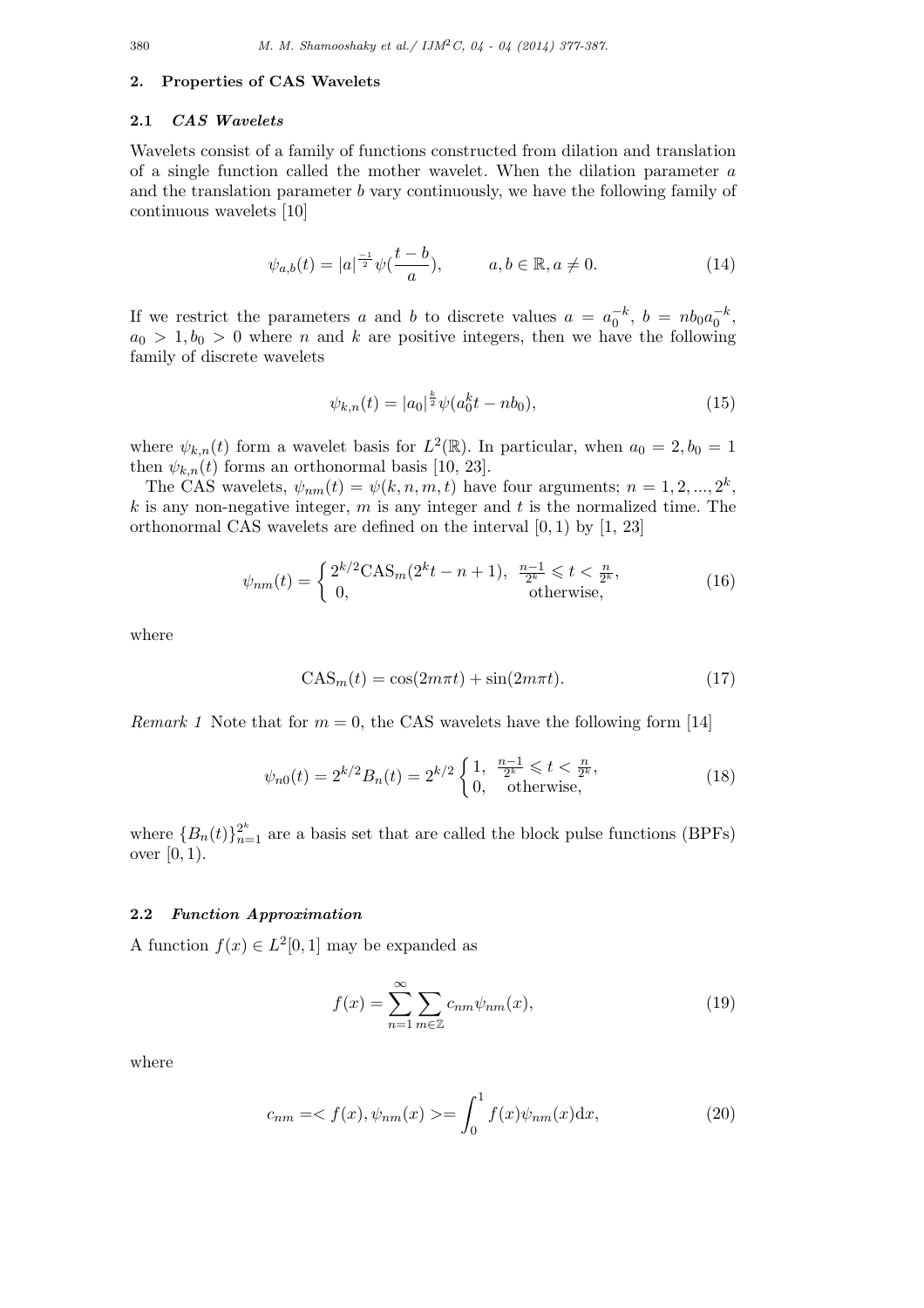in which  $\langle ., . \rangle$  denotes the inner product. The series (19) is truncated as

$$
f(x) \simeq P_{k,M}(f(x)) = \sum_{n=1}^{2^k} \sum_{m=-M}^{M} c_{nm} \psi_{nm}(x) = C^t \Psi(x), \tag{21}
$$

where *C* and  $\Psi(x)$  are two vectors given by

$$
C = [c_{1(-M)}, c_{1(-M+1)}, ..., c_{1M}, c_{2(-M)}, ..., c_{2M}, ..., c_{(2^k)(-M)}, ..., c_{(2^k)M}]^t
$$
  
=  $[c_1, c_2, ..., c_{2^k(2M+1)}]^t$ , (22)

and

$$
\Psi(x) = [\psi_{1(-M)}(x), \psi_{1(-M+1)}(x), ..., \psi_{1M}(x), \psi_{2(-M)}(x), ..., \psi_{2M}(x),
$$
  
\n
$$
..., \psi_{(2^k)(-M)}(x), ..., \psi_{(2^k)M}(x)]^t
$$
  
\n
$$
= [\psi_1(x), \psi_2(x), ..., \psi_{2^k(2M+1)}(x)]^t.
$$
\n(23)

Based on the above formulations, we can present the following theorem from [1]:

THEOREM 2.1 *A* function  $f(x) \in L^2[0,1]$ , with bounded second derivative, say  $|f''(x)| \leq \gamma$ , can be expanded as an infinite sum of the CAS wavelets, and the *series converges uniformly to*  $f(x)$ *, that is* 

$$
f(x) = \sum_{n=1}^{\infty} \sum_{m \in \mathbb{Z}} c_{nm} \psi_{nm}(x).
$$
 (24)

*Furthermore, we have*

$$
||P_{k,M}f - f||_{\infty} \le \frac{\gamma}{\pi^2} \sum_{n=2^k+1}^{\infty} \sum_{m=M+1}^{\infty} \frac{1}{n^{\frac{5}{2}} m^2}, \quad x \in [0,1].
$$
 (25)

Similarly, by considering  $i = n(2M + 1) - M + m$  and  $j = n'(2M + 1) - M + m'$ , we approximate  $K(x, y) \in L^2([0, 1] \times [0, 1])$  as

$$
K(x,y) \simeq \sum_{i=1}^{2^k (2M+1)} \sum_{j=1}^{2^k (2M+1)} K_{ij} \psi_i(x) \psi_j(y), \qquad (26)
$$

or in the matrix form

$$
K(x, y) \simeq \Psi^t(x) \mathbf{K}\Psi(y),\tag{27}
$$

where  $\mathbf{K} = [K_{ij}]_{1 \leqslant i,j \leqslant 2^k(2M+1)}$  with the entries

$$
K_{ij} = \langle \psi_i(x), \langle K(x, y), \psi_j(y) \rangle \rangle = \int_0^1 \int_0^1 \psi_i(x) \psi_j(y) K(x, y) \mathrm{d}x \mathrm{d}y. \tag{28}
$$

*Remark 2* Note that the weakly singular logarithmic kernels are in  $L^2([0,1] \times [0,1])$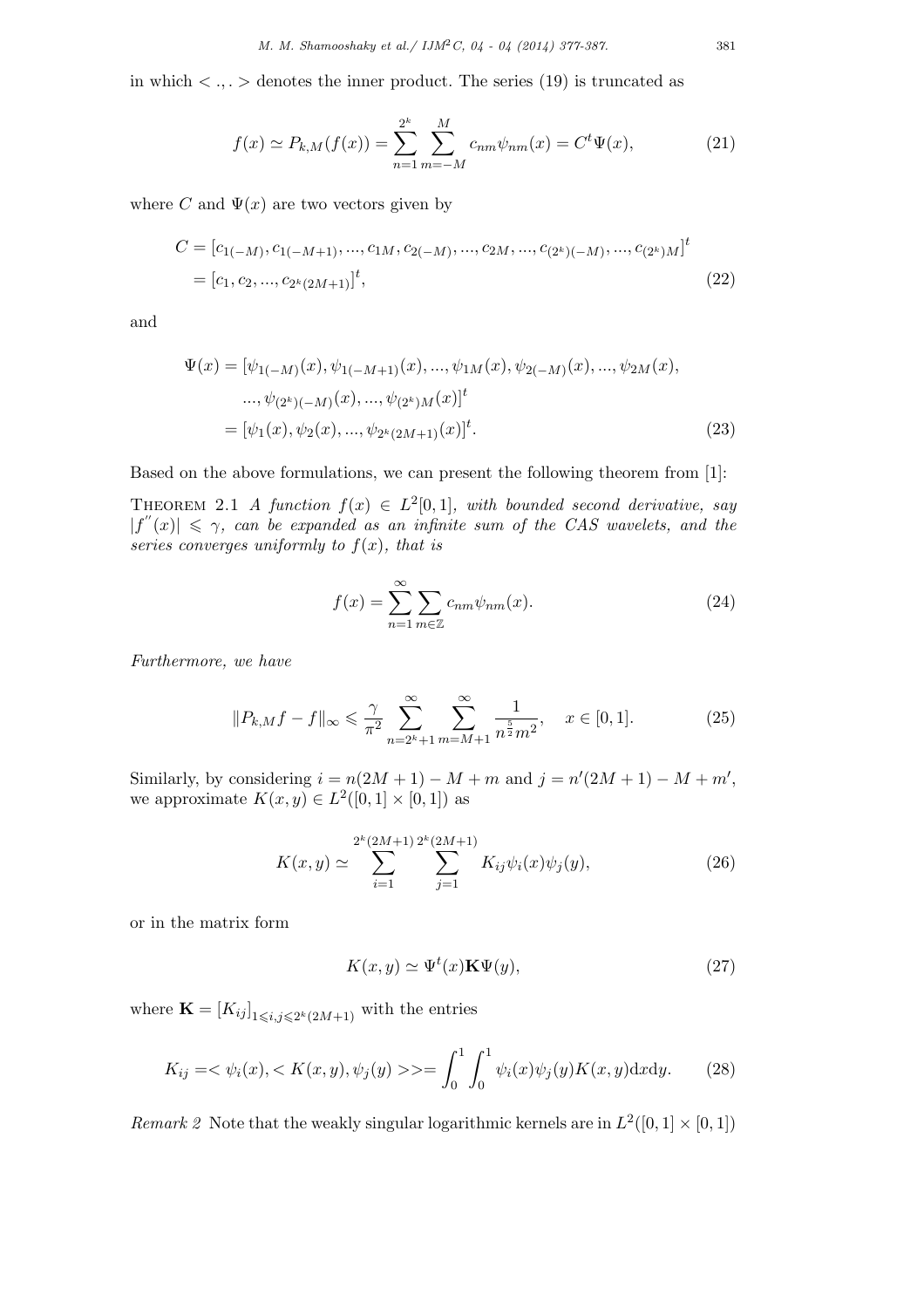and consonantly define the compact integral operators on  $L^2[0,1]$  as [6]

$$
\mathcal{K}u(x) = \int_0^1 K(x, y)u(y) \mathrm{d}y.
$$

## **3. Solution of Boundary Integral Equations**

In this section, the CAS wavelet method is used for solving boundary integral equations with logarithmic singular kernels of the second kind in the form (9). For this aim, we approximate the functions  $f(x)$ ,  $u(x)$  and  $K(x, y)$  in the matrix forms:

$$
f(t) \simeq F^t \Psi(t),\tag{29}
$$

$$
u(t) \simeq U^t \Psi(t),\tag{30}
$$

$$
K(t,s) \simeq \Psi^t(t) \mathbf{K}\Psi(s),\tag{31}
$$

By substituting  $(29)$ ,  $(30)$  and  $(31)$  into  $(9)$ , we obtain

$$
\pi \Psi^t(t) U \simeq \int_0^1 \Psi^t(t) \mathbf{K} \Psi(s) \Psi^t(s) U \, \mathrm{d}s - \Psi^t(t) F \tag{32}
$$

$$
= \Psi^{t}(t)\mathbf{K}\left(\int_{0}^{1} \Psi(s)\Psi^{t}(s)ds\right)U - \Psi^{t}(t)F.
$$
 (33)

Now, we define the residual  $R_{k,M}(t)$  as

$$
R_{k,M}(t) = \pi \Psi^t(t)U - \Psi^t(t)\mathbf{K}\left(\int_0^1 \Psi(s)\Psi^t(s)ds\right)U + \Psi^t(t)F,\tag{34}
$$

By using the orthonormality of the CAS wavelets on [0*,* 1] implies that

$$
\int_0^1 \Psi(s)\Psi^t(s)ds = \mathbf{I},\tag{35}
$$

where  $\mathbf{I}_{2^k(2M+1)\times 2^k(2M+1)}$  is the identity matrix. So, we have

$$
R_{k,M}(t) = \pi \Psi^t(t)U - \Psi^t(t)\mathbf{K}U + \Psi^t(t)F.
$$
\n(36)

Our aim is to compute  $u_1, u_2, ..., u_{2^k(2M+1)}$  such that  $R_{k,M}(x) \equiv 0$ , but in general, it is not possible to choose such  $u_i$ ,  $i = 1, 2, ..., 2^k(2M + 1)$ . In this work, utilizing the Galarkin method,  $R_{k,M}(x)$  is made as small as possible such that

$$
\langle \psi_{mn}(t), R_{k,M}(t) \rangle = 0,\tag{37}
$$

where  $n = 1, 2, ..., 2k$  and  $m = -M, -M + 1, ..., M$ . Now by taking inner product  $\langle \Psi(x), \rangle$  upon both sides of (36) and using (35), we obtain

$$
(\mathbf{K} - \pi I)U = F.
$$
\n(38)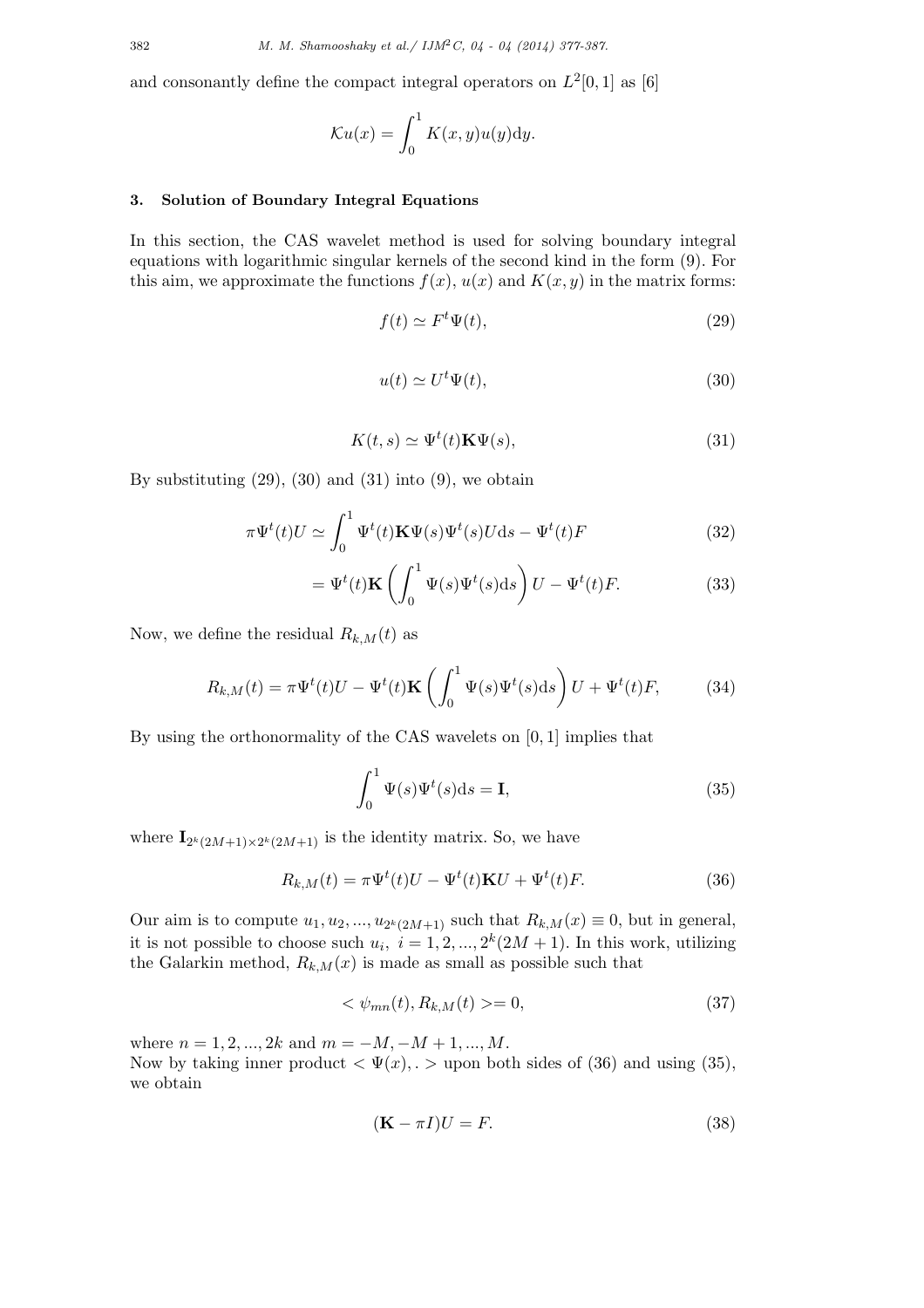*Remark 1* As a conclusion from the property of the sparsity of matrix **K** presented in [1], when *i* or  $j \to \infty$  then  $|K_{ij}| \to 0$ . Accordingly, by increasing *k* or *M*, we can make **K** sparse. For this purpose, we choose a threshold  $\varepsilon_0$  and define

$$
\bar{\mathbf{K}} = [\bar{K}_{ij}]_{2^{k-1}M \times 2^{k-1}M},\tag{39}
$$

where

$$
\bar{K}_{ij} = \begin{cases} K_{ij}, & |K_{ij}| \ge \varepsilon_0 \\ 0, & \text{otherwise.} \end{cases}
$$
 (40)

Obviously,  $\bf{K}$  is a sparse matrix. Now, we rewrite the integral equation (38) as follows

$$
(\bar{\mathbf{K}} - \pi I)U = F.
$$
\n<sup>(41)</sup>

Therefore, we can use (41) instead of (38).

There are two types of integrals to be evaluated in the system (38) or (41) as

- *I*. the inner products  $\langle f(t), \psi_{nm}(t) \rangle$ ,
- *II*. the double integrals  $\langle \psi_i(t), \langle K(t,s), \psi_i(s) \rangle$ .

To approximate these integrals, we use the composite  $q_N$ -point Gauss-Legendre rule with *M* non-uniform subdivisions relative to the coefficients  $\{v_k\}$  and weights  ${w_k}$  in interval [*−*1*,* 1]. Suppose that  $g(x)$  defined on (0*,* 1) satisfies

$$
|g^{(2k)}(x)| \leqslant Cx^{-\epsilon - 2k}, \quad \text{for all } x \in (0, 1), \tag{42}
$$

for some  $\epsilon \in (0,1)$  and the constant *C*. Then, for any given integer  $M > 0$ , there holds

$$
\int_0^1 g(x) dx = \sum_{k=1}^{q_N} w_k \sum_{q=1}^M \frac{\Delta x_q}{2} g(\theta_k^q) + O(\frac{1}{M^{2q_N}}), \tag{43}
$$

where

$$
\theta_k^q = \frac{\Delta x_q}{2} v_k + \bar{x}_q, \ \Delta x_q = x_q - x_{q-1} \ and \ \bar{x}_q = \frac{x_q + x_{q-1}}{2},
$$

with

$$
x_q = \left(\frac{q}{M}\right)^s
$$
,  $s = \frac{2q_N + 1}{1 - \epsilon}$ .

Based on the definitions of  $k(t, s)$  and  $f(t)$  in (11) and (13), respectively, it is clear that the logarithm-like singular integrals *I* and *II* are not convenient for numerical computations, since the singularity occurs along the diagonal. To deal with the singularity of  $k(t, s)$  and  $f(t)$  efficiently, we find that a change of variables for the integral is most helpful [11]. Let

$$
t = y - x
$$
,  $s = y + x$  or  $x = \frac{s - t}{2}$ ,  $\frac{s + t}{2}$ .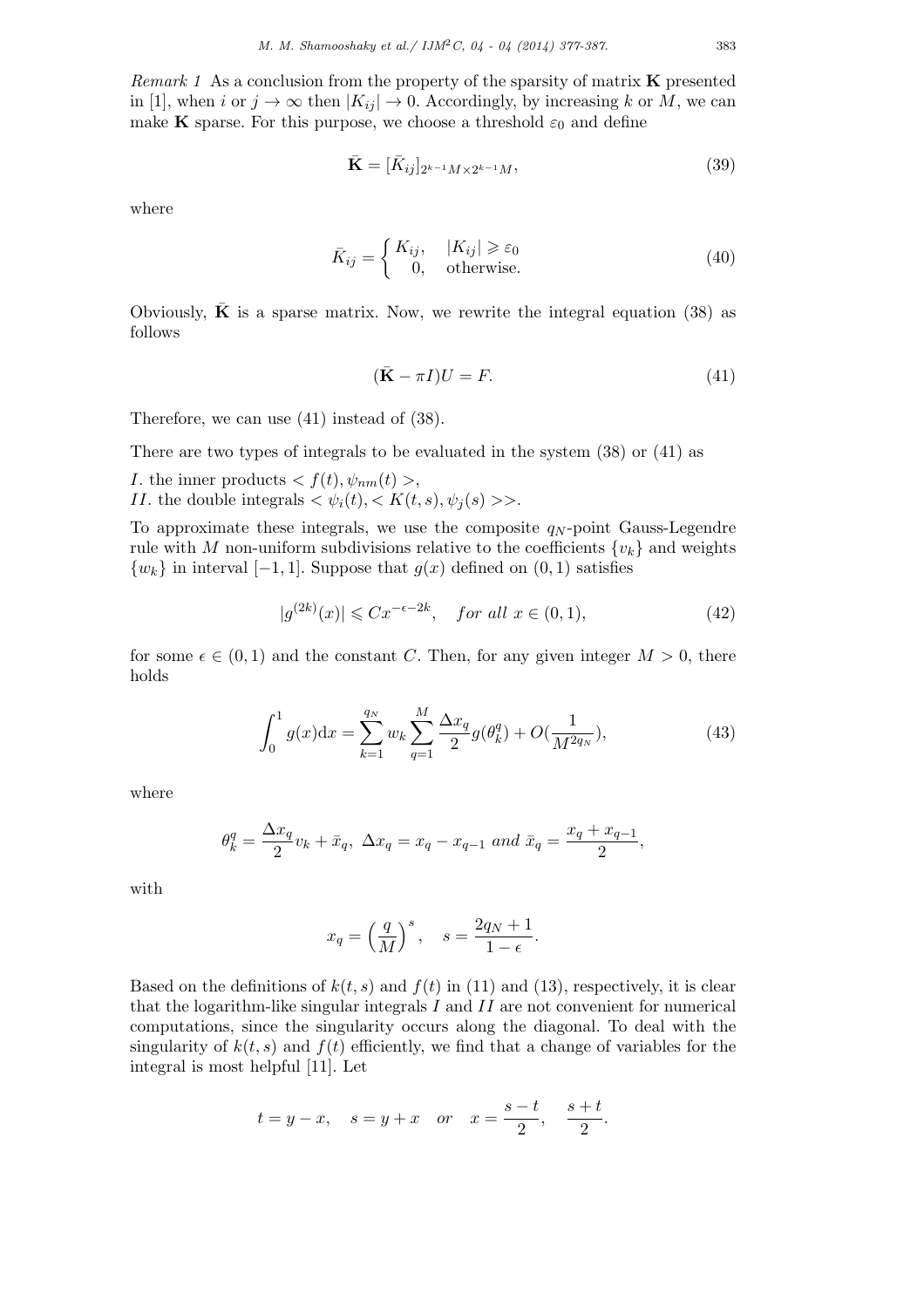With this change of variables, the unit square is transformed into the diamond

$$
\{(t,s):|t|+|s-1|\leq 1\},\
$$

and so, the singularity shifts at the line  $x = 0$ . Since the condition (42) for any positive integer k and for any small positive number  $\epsilon$  is now satisfied [11], we can use the composite  $q_N$ -point Gauss-Legendre rule with  $M$  non-uniform subdivisions for approximating the integrals *I* and *II*.

## **4. Numerical Experiment**

Consider the boundary value problem for Laplace's equation [11]

$$
\Delta u(x) = 0, \quad x \in D = \left\{ (x_1, x_2) : x_1^2 + \frac{x_2^2}{4} < 1 \right\},\tag{44}
$$

with boundary condition

$$
\frac{\partial u(x)}{\partial n_x} + p(x)u(x) = g(x), \quad x \in \partial D = \left\{ (x_1, x_2) : x_1^2 + \frac{x_2^2}{4} = 1 \right\}.
$$
 (45)

Based on the discussions in Section 1 and using the parameterization on *∂D* by

$$
r(t) = (\cos(2\pi t), 2\sin(2\pi t)), \quad 0 \leq t \leq 1,
$$

we can reduce the boundary value problem (44) with boundary condition (45) to the logarithmic singular Fredholm integral equation of the second kind given in the form

$$
u(t) - \int_0^1 K(t, s)u(s)ds = f(t), \quad 0 \le t \le 1,
$$
\n(46)

for the unknown  $u(t) = u(\cos(2\pi t), 2\sin(2\pi t))$ , with the kernel given by

$$
K(s,t) = 2p(\cos(2\pi s), 2\sin(2\pi s))\sqrt{1 + \cos^2(2\pi s)}
$$

$$
\ln\left(2|\sin(\pi(t-s))|\sqrt{1 + 3\cos^2(\pi(t+s))}\right) + \frac{2}{1 + 3\cos^2(\pi(t+s))},
$$

and the right-hand side by

$$
f(t) = -2 \int_0^1 g(\cos(2\pi s), 2\sin(2\pi s))\sqrt{1 + 3\cos^2(\pi(t+s))}
$$

$$
\times \ln\left(2|\sin(\pi(t-s))|\sqrt{1 + 3\cos^2(\pi(t+s))}\right) ds.
$$

In this example, we choose [11]

$$
p(x) = 1
$$
, and  $g(x) = \frac{2x_1}{\sqrt{1+3x_1^2}}$ ,  $x \in \partial D$ ,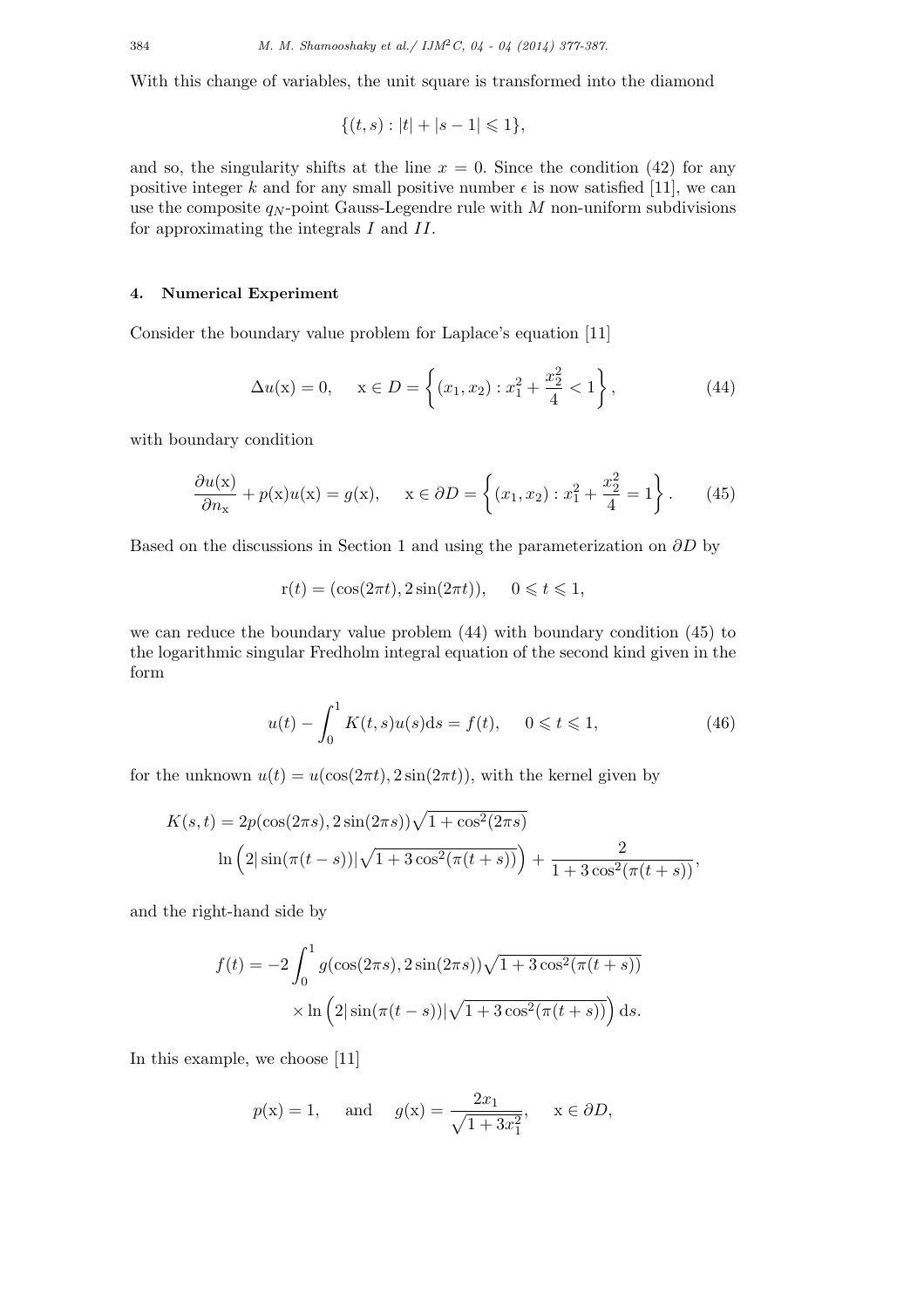Table 1. Some numerical results

| X   | Exact solution | Approximate solution                    | Approximate solution                    | Method in $[15]$ |
|-----|----------------|-----------------------------------------|-----------------------------------------|------------------|
|     |                | $k = 5, M = 1, \varepsilon_0 = 10^{-5}$ | $k = 7, M = 2, \varepsilon_0 = 10^{-4}$ | $J = 6, M = 128$ |
| 0.0 | 2.000000000    | 2.012793632                             | 1.999845675                             | 1.997598453      |
| 0.1 | 1.809016994    | 1.801758813                             | 1.809845719                             | 1.817502729      |
| 0.2 | 1.309016994    | 1.313681740                             | 1.309368174                             | 1.313650253      |
| 0.3 | 0.690983006    | 0.699015322                             | 0.690215035                             | 0.709715322      |
| 0.4 | 0.190983005    | 0.196792468                             | 0.190315246                             | 0.196792468      |
| 0.5 | 0.000000000    | 0.004976471                             | 0.000225436                             | 0.001501546      |
| 0.6 | 0.190983005    | 0.182415187                             | 0.190895428                             | 0.198530388      |
| 0.7 | 0.690983006    | 0.698631822                             | 0.690863182                             | 0.663110146      |
| 0.8 | 1.309016994    | 1.290284679                             | 1.309849641                             | 1.290284678      |
| 0.9 | 1.809016994    | 1.803207533                             | 1.809847554                             | 1.803207532      |
| 1.0 | 2.000000000    | 2.029639157                             | 2.000287293                             | 2.005675432      |
|     |                |                                         |                                         |                  |

|          |   | Table 2. Some error estimates |                       |
|----------|---|-------------------------------|-----------------------|
| $\kappa$ |   | $u_{ex} - u$<br>‼∞            | $u_{ex} - u$          |
|          | 2 | $9.12 \times 10^{-2}$         | $7.21 \times 10^{-2}$ |
|          |   | $6.91 \times 10^{-2}$         | $3.15 \times 10^{-2}$ |
| 5        |   | $4.31 \times 10^{-2}$         | $3.72 \times 10^{-2}$ |
| 5        |   | $3.34 \times 10^{-2}$         | $1.68 \times 10^{-2}$ |
| 6        | 2 | $2.15 \times 10^{-2}$         | $1.81 \times 10^{-2}$ |
|          |   | $1.64 \times 10^{-2}$         | $9.23 \times 10^{-3}$ |
|          | 2 | $9.21 \times 10^{-3}$         | $8.34 \times 10^{-3}$ |
|          | 3 | $7.92 \times 10^{-3}$         | $4.65 \times 10^{-3}$ |

so that the boundary value problem (44) with boundary condition (45) has the unique exact solution

$$
u_{ex}(x) = u(x_1, x_2) = 1 + x_1, \quad x \in D.
$$

Table 4 shows the numerical results for this example with  $k = 5, M = 1, \varepsilon_0 = 10^{-5}$ and  $k = 5, M = 1, \varepsilon_0 = 10^{-4}$  and meanwhile, results are compared with those of [15]. The approximate solution for  $k = 4-7$ ,  $M = 2$ ,  $\varepsilon_0 = 10^{-5}$  is graphically shown in Figure 1 which agrees with exact solution. It is seen the numerical results are improved, as parameter *k* increases. Table 4 represents the error estimate for the result obtained of *<sup>∥</sup> . <sup>∥</sup><sup>∞</sup>* and *<sup>∥</sup> . <sup>∥</sup>*<sup>2</sup> . The following norms are used for the errors of the approximation which are defined by

$$
|| u_{ex} - \hat{u} ||_{\infty} = max{ | u_{ex}(x) - \hat{u}(x) |, \quad 0 \le x \le 1 }
$$

and

$$
|| u_{ex} - \hat{u} ||_2 = \left( \int_0^1 |u_{ex}(x) - \hat{u}(x)|^2 dx \right)^{\frac{1}{2}},
$$

where  $\hat{u}(x)$  is the approximate solution of the exact solution  $u_{ex}(x)$ . In our compactions, we have used the 10-points composite non-uniform Gauss-Legendre (CNGL) quadrature rule with 10 subdivisions to approximate the integration numerically. The final linear algebraic systems are solved directly by using "Linear-Solve" command from "LinearAlgebra" package in Maple 15 software with the Digits environment variable assigned to be 20. All calculations are run on a Pentium 4 PC Laptop with 2.50 GHz of CPU and 4 GB of RAM.

## **5. Conclusion**

Boundary integral equations with logarithmic singular kernels are usually difficult to solve analytically. Therefore, the study of these types of integral equations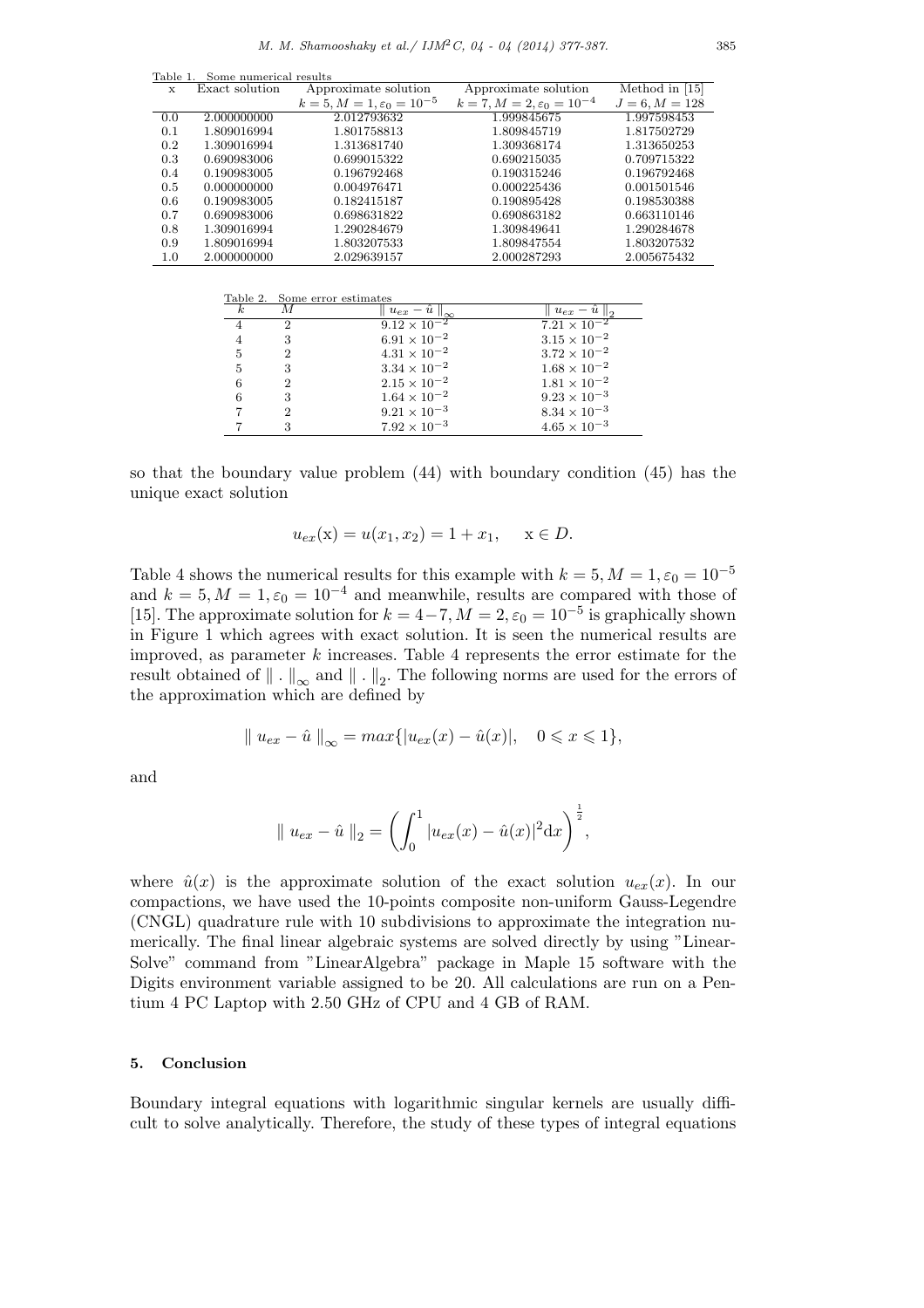

Figure 1. Approximate solutions with  $k = 4 - 7$ ,  $M = 2$ ,  $\varepsilon_0 = 10^{-5}$ 

and numerical methods for solving them are very useful in application. The main purpose of this article is to describe an efficient and accurate scheme for solving boundary integral equations of the second kind with logarithmic singular kernels using the CAS wavelets. The properties of CAS wavelets are used to reduce the problem to the solution of algebraic equations. To obtain better results, use of the larger parameter *k* is recommended. The convergence accuracy of this method was examined in a numerical example.

#### **References**

- [1] H. Adibi and P. Assari, *On the numerical solution of weakly singular Fredholm integral equations of the second kind using Legendre wavelets*, J. Vib. Control. **17** (2011) 689-698.
- [2] H. Adibi and P. Assari, *Chebyshev Wavelet Method for Numerical Solution of Fredholm Integral Equations of the First Kind*, Math. Probl. Eng. (2010) 1-17.
- [3] H. Adibi and P. Assari, *Using CAS wavelets for numerical solution of Volterra integral equations of the second kind*, Dyn. Contin. Discrete Impuls. Syst., Ser. A, Math. Anal. **16** (2009) 673-685.
- [4] A. Alipanah and M. Dehghan, *Numerical solution of the nonlinear Fredholm integral equations by positive definite functions*, Appl. Math. Comput. **190** (2007) 1754-1761.
- [5] B. K. Alpert, *A class of bases in L*<sup>2</sup> *for the sparse representation of integral operators*, SIAM J. Math. Anal. **24** (1993) 246-262.
- [6] K. E. Atkinson, *The Numerical Solution of Integral Equations of the Second Kind*, Cambridge University Press, (1997).
- [7] Y. Cao, M. Huang, L. Liu and Y. Xu, *Hybrid collocation methods for Fredholm integral equations with weakly singular kernels*, Appl. Numer. Math. **57** (2007) 549-561.
- [8] Z. Chen, Y. Xu and J. Zhao, *The Discrete Petrov-Galerkin Method for Weakly Singular Integral Equations*, J. Integral Equations Appl. **11** (1999) 1-35.
- [9] Han Danfu, Shang Xufeng, *Numerical solution of integro-differential equations by using CAS wavelet operational matrix of integration*, Appl. Math. Comput. **194** (2007) 460-466.